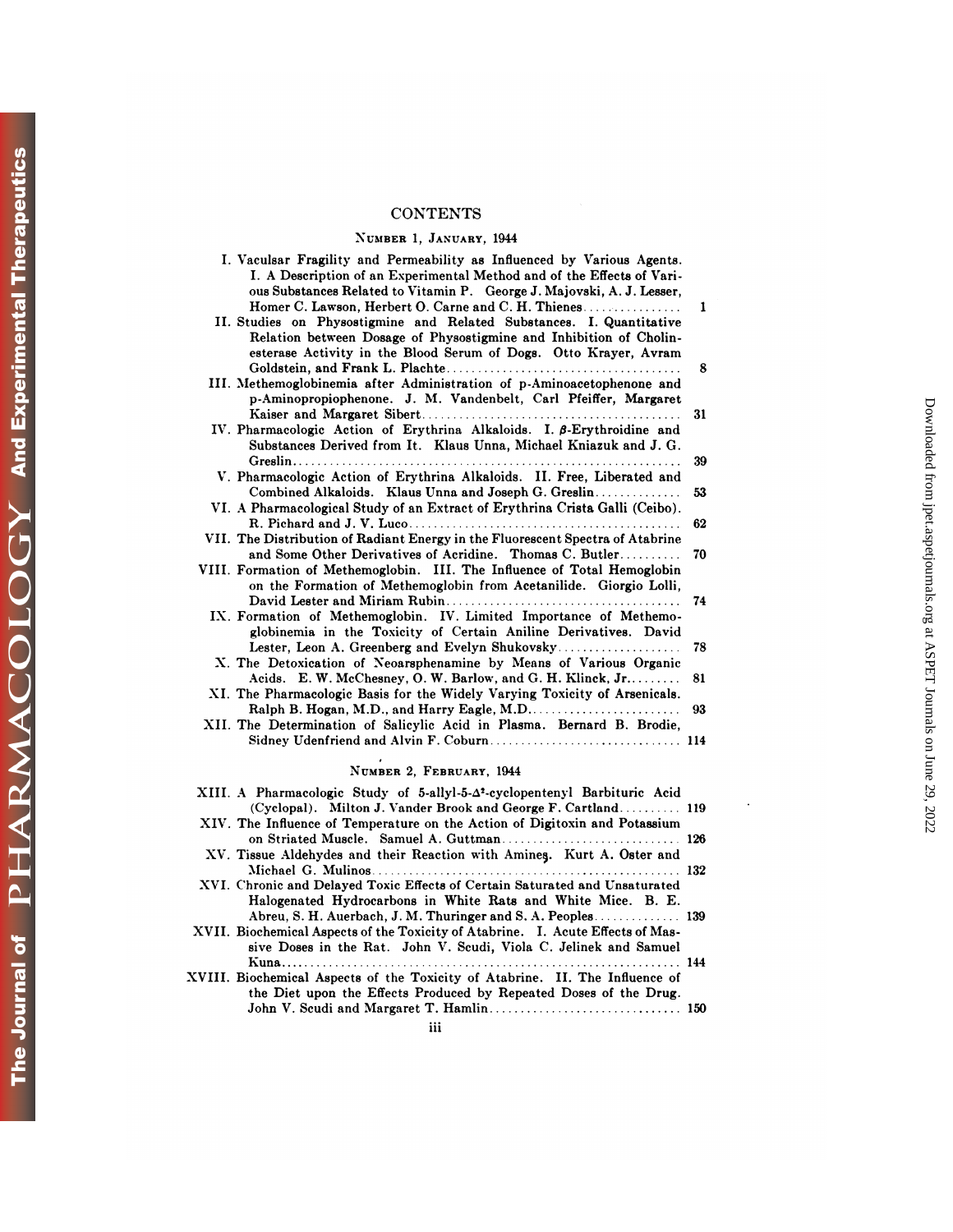| iv<br><b>CONTENTS</b>                                                                                                                                                                                                                                                                    |     |
|------------------------------------------------------------------------------------------------------------------------------------------------------------------------------------------------------------------------------------------------------------------------------------------|-----|
| XIX. Hypoprothrombinemia Induced by Administration of Indandione Deriva-<br>tives. Herman Kabat, E. F. Stohlman and M. I. Smith 160<br>XX. A Contribution to the Pharmacology of the Nitrate Ester of Choline<br>Perchlorate. C. Jelleff Carr, Frederick K. Bell, William E. Evans, Jr., |     |
| XXI. Studies on the Action of Morphine on the Central Nervous System of                                                                                                                                                                                                                  |     |
| XXII. Studies on the Fate of Morphine Sulfuric Ether. Fred W. Oberst 188<br>XXIII. A Study of the Digitoxin Binding Power of Serum and Other Soluble<br>Tissue-proteins of the Rabbit. G. Fawaz and A. Farah 193                                                                         |     |
| XXIV. The Effect of Propamidine and Certain Other Diamidines on the Oxida-<br>tion of Various Substrates by E. coli. Frederick Bernheim 199                                                                                                                                              |     |
| NUMBER 3, MARCH, 1944                                                                                                                                                                                                                                                                    |     |
| XXV. Action of Anti-cholinesterases on the Motility of the Extrinsically De-<br>nervated Intestine in Situ. W. B. Younmans, A. I. Karstens and H. E.                                                                                                                                     |     |
| XXVI. The Hypothalamic Control of Aspirin Antipyresis in the Monkey. F.                                                                                                                                                                                                                  | 209 |
| XXVII. Investigation of the Antibacterial and Toxic Action of Certain Acridine<br>Derivatives. J. Ungar, M.D., L.R.C.P., M.R.C.S., and F. A. Robinson,                                                                                                                                   |     |
| XXVIII. Phenol Studies. VI. The Acute and Comparative Toxicity of Phenol<br>and o-, m- and p-Cresols for Experimental Animals. Wm. B. Deichmann                                                                                                                                          |     |
| XXIX. Clinical Tests of Cellulose Acetate Phthalate as an Enteric Coating.                                                                                                                                                                                                               |     |
| Harold C. Hodge, Henry H. Forsyth, Jr. and George H. Ramsey 241<br>XXX. The Chronic Toxicity of Cellulose Acetate Phthalate in Rats and Dogs.                                                                                                                                            |     |
| XXXI. Effects of Posterior Pituitary Extract, Oxytocin (Pitocin) and Ergonovine<br>Hydracrylate (Ergotrate) on Uterine, Arterial, Venous and Maternal<br>Effective Placental Arterial Pressures in Pregnant Humans. R. A.                                                                |     |
| Woodbury, W. F. Hamilton, B. E. Abreu, R. Torpin and P. H. Fried 256<br>XXXII. Dinitrophenol Cataract: Production in an Experimental Animal. Ben-                                                                                                                                        |     |
| XXXIII. Studies on Veratrum Alkaloids. V. The Effect of Veratridine and Cevine<br>upon the Circulation in Anesthetized Dogs, with Particular Reference<br>to Femoral Arterial Flow. Gordon K. Moe, David L. Bassett and Otto                                                             |     |
| XXXIV. Choline Esters with Atropine-Like Action. Kenneth C. Swan and N. G.                                                                                                                                                                                                               |     |
| XXXV. The Chronic Oral Toxicity of Selenium. O. Garth Fitzhugh, Arthur A.                                                                                                                                                                                                                | 289 |
| XXXVI. The Evaluation of the Analgesic Action of Pethidine Hydrochloride                                                                                                                                                                                                                 |     |
| NUMBER 4, APRIL, 1944                                                                                                                                                                                                                                                                    |     |
| XXXVII. Pharmacological Action of the Venom of Latrodectus mactans and Other                                                                                                                                                                                                             |     |
| XXXVIII. The Effect of Temperature on the Inactivation of Epinephrine in vivo<br>and in vitro. Frederick A. Fuhrman, Jefferson M. Crismon, Geraldine                                                                                                                                     |     |
| XXXIX. The Spasmolytic and Local Anesthetic Action of Some Esters of 9,10-Di-<br>hydroanthracene-Carboxylic Acid and Related Compounds. G. Leh-                                                                                                                                          |     |
|                                                                                                                                                                                                                                                                                          |     |

 $\bar{\bar{z}}$ 

Downloaded from [jpet.aspetjournals.org](http://jpet.aspetjournals.org/) at ASPET Journals on June 29, 2022

Downloaded from jpet.aspetjournals.org at ASPET Journals on June 29, 2022

 $\ddot{\phantom{a}}$ 

 $\cdot$ 

 $\ddot{\phantom{a}}$